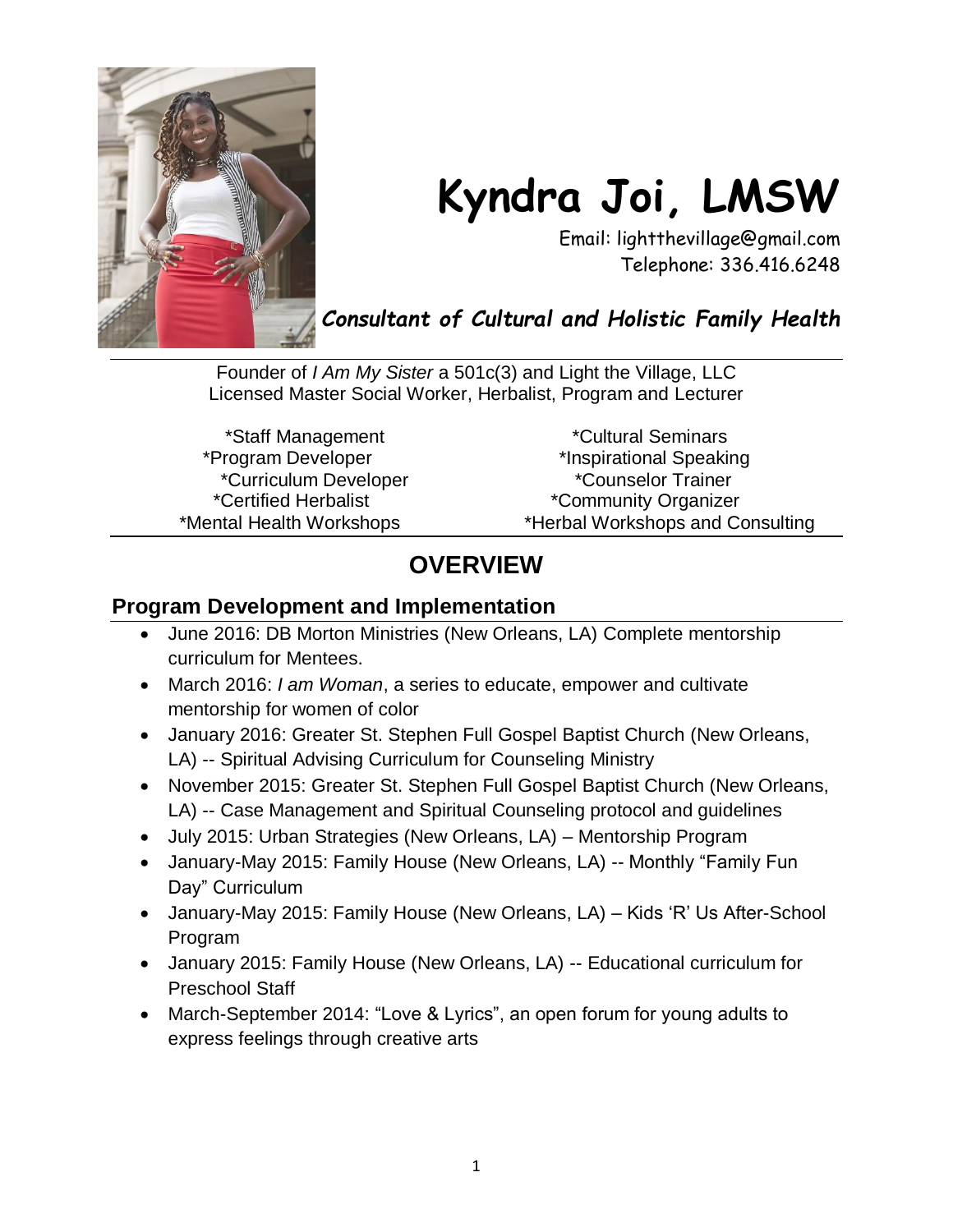#### **Presentations and Speaking Engagements**

- September 2016: BirthRite (New Orleans, LA) "Your Thoughts: a silent killer"
- September 2016: I Am My Sister (New Orleans, LA) "Intimacy in Sisterhood"
- September 2016: Purpose Driven Women Conference (New Orleans, LA) -"Self-Preservation"
- August 2016: Womanifest 7 (New Orleans, LA) "Your Thoughts: A silent killer"
- May 2016: Light the Village (New Orleans, LA) "Self-value vs Self-worth"
- April 2016: Girl T.A.L.K. (Charleston, SC) "Moving Forward"
- March 2016: *I am Woman* Series (New Orleans, LA) "Intimacy of Sisterhood"
- January 2016: Purpose Driven Women Conference (New Orleans, LA) "African American Women and Mental Health – Holistic Perspective"
- January 2016: Greater Counseling Ministry (New Orleans, LA) "Self-Awareness & Effective Communication "
- May 2015: Girl T.A.L.K. (Charleston, SC) "Self-Awareness"
- May 2014: Girl T.A.L.K. (Charleston, SC) "The Importance of Praise and Worship"
- April 2014: Medard H. Nelson Charter School (New Orleans, LA) "Career Day"

#### **Cultural Seminars/Workshops**

- August 2016: To the Lowcountry to the Bayou (New Orleans,  $LA$ ) Gullah Culture and History"
- August 2016: King and Queen Emporium (New Orleans, LA) Gullah women, Past, Present and Future
- February 2016: Keller Branch Library (New Orleans, LA) "Gullah Folklore"
- February 2016: Greater St. Stephen Full Gospel Baptist Church (New Orleans, LA) – "Gullah Folklore"
- February 2016: East New Orleans Library (New Orleans, LA) "Gullah Folklore"
- February 2016: Martin Luther King Branch (New Orleans, LA) "Gullah Folklore"
- February 2016: Hubbell Branch Library (New Orleans, LA) "Gullah Folklore"
- February 2016: Shiloh Baptist Church (Lake Charles, LA) "Gullah Folklore"
- November 2015: International Family Day in the Park (Lake Charles, LA) "Spirit of the Gullah"
- August 2015: Mel Dorne Tour (Philadelphia, PA) "Sounds of the Gullah"
- August 2015: Trenton African American Cultural Festival (Trenton, NJ) "Sounds of Gullah"
- June 2015: "Filming for the Twist" commercial (New Orleans, LA) "Spirit of the Gullah"
- June 2015: King and Queen Emporium "Culture and Religion of the Gullah"